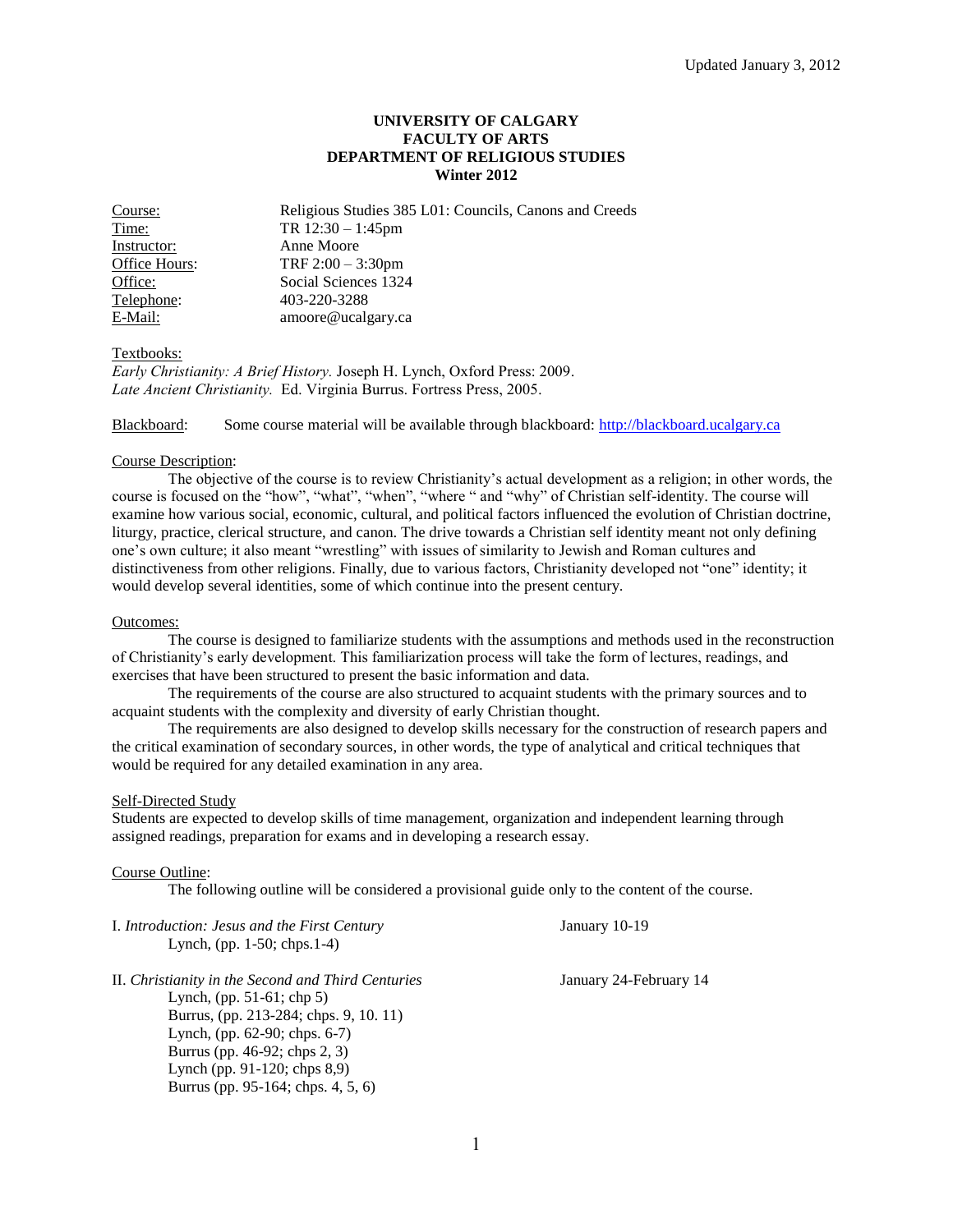IV. *Life in the Christian Empire* **March 22-April 10** March 22-April 10 Lynch (pp. 177-189; chp. 15) Burrus (pp. 165-210; chps. 7, 8). Lynch (chp. 16) Burrus (pp. 27-45; chp. 1) Lynch (pp. 212-252; chps 17, 18, 19, 20)

Course Protocol

**Exams**: Alternative dates for exams will be permitted only with PRIOR arrangement with the instructor. In the case of a missed exam, the student MUST contact the instructor within 24 hours of the missed exam. Deferred exams will be arranged only under exceptional circumstances such as illness (with support provided by a doctor's note or medical certificate) or personal crisis (as verified by police report, bereavement notice, or through a meeting with the instructor). There is no-extra credit work permitted in this course and redistribution of percentage from one assignment to another is not an option. This is to ensure the fairness, equity and respect of all students in the course.

**Essays** A penalty of 25% per day (including weekends) will be deducted from late assignments. Essays must be delivered physically to the instructor in class on the assigned due date. Students are advised to keep a back-up of their essays. Students must adhere to the provided instructions. Failure to do so will result in a zero mark for the assignment. The assignment will be graded with regard to both form (i.e. grammar, spelling, organization) and content.

### Course Requirements:

1. In-Class Exam [**Thursday, Feb 16, 2012**] **30%**

Lectures and Supplementary Materials from January 10 to February 14, and the textbook material from: Lynch, (pp. 1-120; chps.1-9) and Burrus (chps, 2-6; 9-11)

## 2. Précis of a chapter from Burrus [**Due Dates: Assigned throughout the course**] **10%**

Each student will be assigned a chapter from Burrus. The précis will be a summary of the article's thesis, argumentation, and the specific contribution made to either the historical study of Christianity or an aspect of Christian development.

Length: 1,500 words or 6 pages double-spaced using one of the approved style guides.

# 3. Oral presentation: [**Due Dates: Assigned throughout the course] 10%**

Each student, using their specific précis of Burrus, will provide a presentation during classtime that integrates the Burrus material with the Lynch material. The purpose of the presentation will be twofold: 1) revealing the connections between Burrus and Lynch, and 2) stimulating discussion on a specific aspect or insight into the exploration of Late Antique Christianity.

# 4. Term Paper

A term paper is a thoughtful argumentation based on facts, evidence and logical reasoning that attempts to prove or validate a particular thesis.

a. Thesis statement with Annotated Bibliography, Statement of Research Approach or Thesis and Provisional Outline of Sections.

[**Due: Thursday March 15, 2012] 10%** Annotated Bibliography will be in proper format (CHICAGO) and include

one primary source, 3 academic journal articles and 3 books (minimum).

### b. Paper **[Due: Monday, April 16, 2012] 30%**

Length: 2, 500 word or 10 papers double-spaced using one of the approved style guides

### 5. In-Class Quiz [**Thursday April 12, 2012**] **10%**

Lectures and Supplementary Material from February 28 to April 12, 2012, and the textbook material from: Lynch (pp. 121-252; chps. 10 -20) and Burrus (chps.1,7,8, 16)

2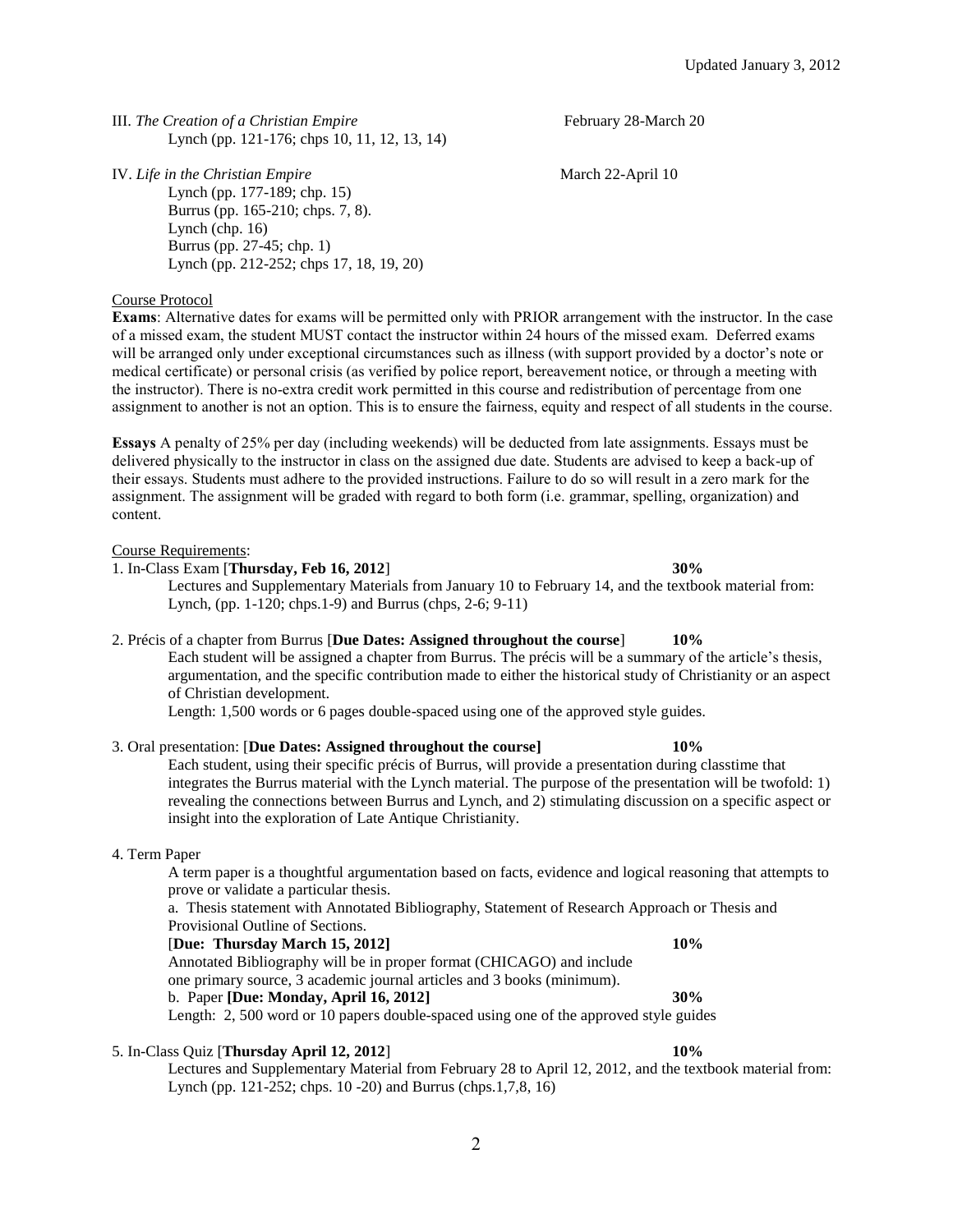# **There will be no Registrar scheduled final examination in this course.**

# Grading

A numerical mark will be given for each course requirement. Following the final examination, a letter grade will be assigned on the following number and letter grade scheme:

| A+     | $100 - 96$ | $95 - 90$ | А- | $89 - 85$ |
|--------|------------|-----------|----|-----------|
| B+     | $84 - 80$  | 79 - 75   | B- | 74 - 70   |
|        | $69 - 65$  | $64 - 60$ |    | $59 - 55$ |
| $^{+}$ | 54 - 53    | 52-50     |    | Under 50  |

# Continuing Courses:

Religious Studies 484: Advanced Studies in Early Christianity

# Academic Honesty:

Plagiarism is not tolerated at the University of Calgary and has serious consequences. Your essays/presentations must be your own work and inadequate referencing may be seen as plagiarism. Please see the relevant sections on Academic Misconduct in the current University Calendar. If you have questions about correct referencing, please consult your instructor.

# Recording of lectures:

Recording any part of any lectures in any form must first be approved by the instructor in writing and is for individual private study only. See current Calendar, Tape recording of Lectures.

## Academic Accommodation:

If you are a student with a disability who requires academic accommodation and have not registered with the Disability Resource Centre, please contact their office at (403) 220-8237. Students who have not registered with the Disability Resource Centre are not eligible for formal academic accommodation. Once registered, please discuss any upcoming tests/examinations with the instructor two weeks before the scheduled date.

# Safewalk Program :

"You don't have to walk alone...." Call (403) 220-5333 and a member of the Safewalk Team will walk you to your car, the LRT, or any destination on campus. Safewalk is available to all students, staff and faculty any time of the day or night. Look for the Campus Security Help Phones located throughout the University. Please don't hesitate to call!

# Withdrawing from courses:

Please note the information regarding withdrawals and fee refunds in the Academic Schedule of the current University Calendar.

# Gnosis:

Gnosis is the Religious Studies Student Club. For membership or more information please email: [gnosis@ucalgary.ca](mailto:gnosis@ucalgary.ca) or visit [http://www.ucalgary.ca/~gnosis.](http://www.ucalgary.ca/~gnosis)

# **Blackboard Help**

Go to<http://www.ucalgary.ca/computersupport/onlineservices/blackboard> for Student Help and FAQ's about Blackboard. Troubleshooting tips and a tutorial are available at [http://elearn.ucalgary.ca/blackboard/students.](http://elearn.ucalgary.ca/blackboard/students)  Instructions for using the Digital Drop Box are available here: [http://library.blackboard.com/docs/r6/6\\_1/student/bbls\\_r6\\_1\\_student/digital\\_drop\\_box.htm.](http://library.blackboard.com/docs/r6/6_1/student/bbls_r6_1_student/digital_drop_box.htm)

### **Faculty of Arts Program Advising and Student Information Resources**

 Have a question, but not sure where to start? The new Faculty of Arts Program Information Centre (PIC) is your information resource for everything in Arts! Drop in at SS110, call us at 403-220-3580 or email us at [artsads@ucalgary.ca.](mailto:artsads@ucalgary.ca) You can also visit the Faculty of Arts website at<http://arts.ucalgary.ca/undergraduate> which has detailed information on common academic concerns.